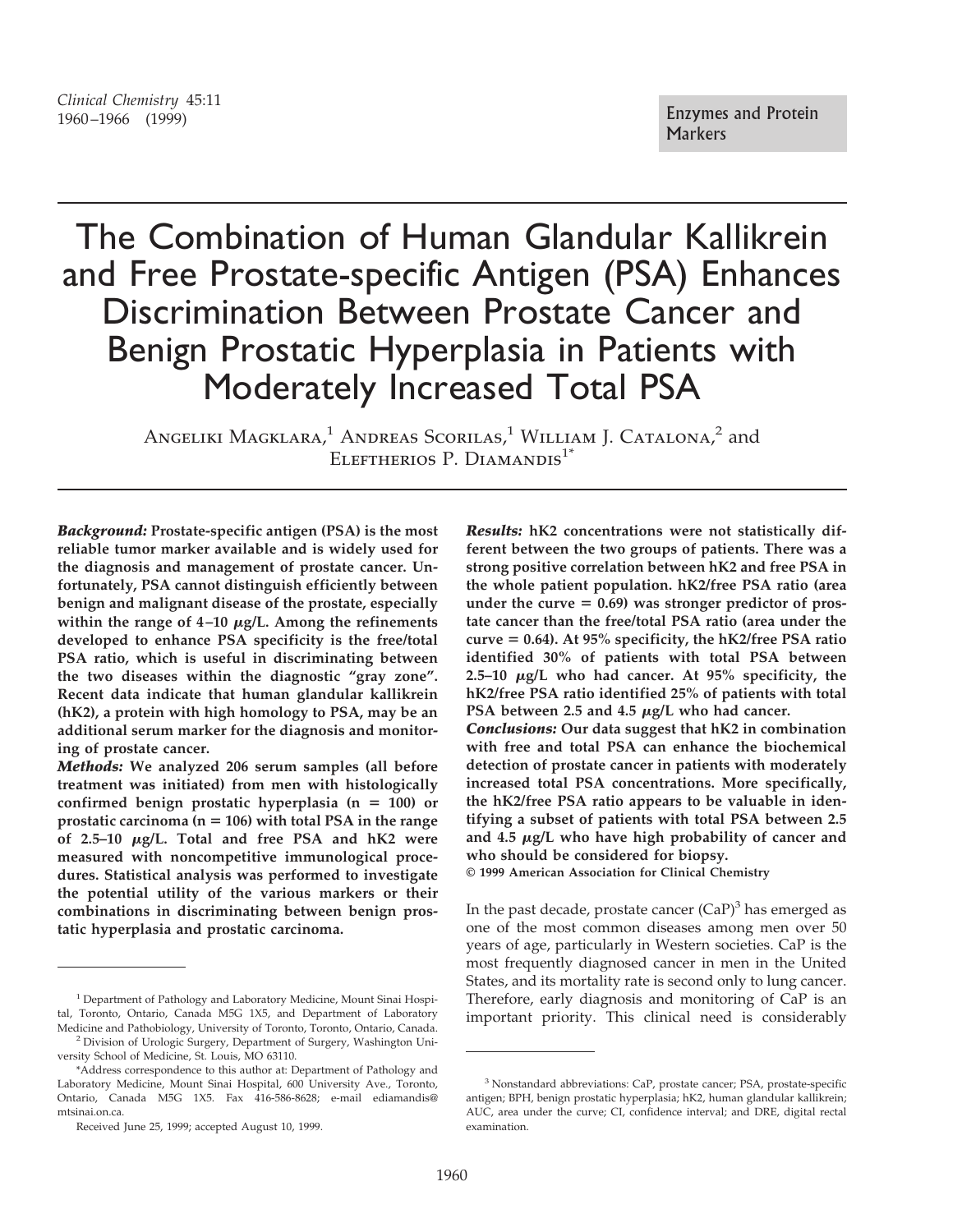enhanced by the measurement of serum prostate-specific antigen (PSA), the most reliable tumor marker established to date *(1)*. However, the analysis of total PSA in serum lacks sensitivity and specificity to provide optimal detection of early CaP, especially in the  $4-10 \mu g/L$  "gray zone", where it cannot discriminate between patients with CaP and benign prostatic hyperplasia (BPH). In addition, concentrations  $\leq$   $\frac{4 \mu g}{L}$  do not always indicate absence of CaP because 20–30% of men with organ-confined but clinically significant CaP have serum PSA concentrations within the reference interval *(2)*.

To improve the clinical value of PSA, different methods have been developed, including PSA density *(3*, *4)*, PSA velocity *(5)*, and age-specific reference ranges *(6)*. Furthermore, it has been shown that measurement of the different molecular forms of serum PSA *(7*, *8)* helps to discriminate between CaP and BPH. PSA is present in serum predominantly bound to proteinase inhibitors  $(\alpha_1$ antichymotrypsin and  $\alpha_2$ -macroglobulin), but there is also a fraction of free PSA, an uncomplexed form that is enzymatically inactive. Recent studies indicate that the free/total PSA ratio in serum is lower in patients with CaP than in patients with BPH, thus enhancing the clinical usefulness of PSA testing in CaP screening programs [Scorilas et al., submitted for publication; and Refs. *(9–13)*].

Human glandular kallikrein (hK2) belongs to the same family of serine proteases as PSA (human kallikrein gene family) and displays a strong structural homology to PSA. Moreover, the two kallikreins share many biochemical properties: they are both primarily localized in the prostate and they are androgen regulated *(14)*. Findings that hK2 cleaves proPSA (244 residues) to generate enzymatically active PSA (237 residues) suggests a physiological role of hK2 in the regulation of PSA *(15)*. These striking similarities led to the investigation of the potential role of hK2 as an additional prostate tumor marker, which may have the potential to enhance the accuracy of diagnosis and prognosis of current PSA testing.

In this study, we measured serum total and free PSA and hK2 in a group of patients with BPH or CaP, in the intermediate range of total PSA of  $2.5-10 \mu g/L$ . We further analyzed the value of these variables, as well as their various combinations in discriminating between these two clinical entities.

#### Materials and Methods

## **PATIENTS**

Included in this study were serum samples from 206 male patients, 100 with BPH (median age, 65 years) and 106 with CaP (median age, 67 years), histologically confirmed by biopsy in all cases. All patients had total PSA concentrations between 2.5 and 10  $\mu$ g/L. They were patients who participated in a CaP screening program, and they were biopsied because of slightly to moderately increased serum PSA. All sera were stored at  $-70$  °C until analysis.

### immunoassays

Concentrations of PSA were measured by the Tandem total PSA and free PSA monoclonal antibody-based assays (Hybritech) *(16)*. A new, time-resolved immunofluorometric assay, recently developed in our laboratory, was used to measure serum hK2 concentrations *(17)*. Briefly, the hK2 assay uses a mouse monoclonal anti-hK2 capture antibody [coded G586, supplied by Hybritech (San Diego, CA) and raised against recombinant hK2], a biotinylated mouse monoclonal detection antibody (coded 8311; Diagnostic Systems Laboratories) and alkaline phosphatase-labeled streptavidin. We measured the alkaline phosphatase activity by adding the substrate diflunisal phosphate, incubating for 10 min, and then adding a  $Tb^{3+}$ -EDTA developing solution. The fluorescence was measured on a Cyberfluor 615 Immunoanalyzer (MDS Nordion). The hK2 assay has a detection limit of 0.006  $\mu$ g/L and has <0.2% cross-reactivity to PSA. A full description of the method and its evaluation has been published elsewhere *(17)*.

#### statistical analysis

Several functions between PSA and hK2 were calculated, and descriptive statistics for these variables were performed for each group of patients. Because the distributions of total PSA, free PSA, and hK2 in the BPH and CaP patients were not gaussian, the analyses of differences between these variables in the two groups were performed with the nonparametric Mann–Whitney *U*-test. Relationships between different variables were assessed by the Spearman correlation coefficient. ROC curves were constructed for total PSA and the free/total PSA and hK2/free PSA ratios, plotting sensitivity vs  $(1 -$  specificity), and the areas under the ROC curves (AUCs) were

### Table 1. Descriptive statistics of various variables in serum of 100 BPH patients.

| Variable             | Mean $\pm$ SE    | Range          | Percentile |      |      |      |      |
|----------------------|------------------|----------------|------------|------|------|------|------|
|                      |                  |                | 5          | 25   | 50   | 75   | 95   |
| Total PSA, $\mu$ g/L | $5.23 \pm 0.16$  | $2.61 - 9.55$  | 3.02       | 4.25 | 4.91 | 6.05 | 8.47 |
| Free PSA, $\mu$ g/L  | $1.03 \pm 0.056$ | $0.31 - 4.93$  | 0.43       | 0.68 | 0.91 | 1.21 | 1.96 |
| Free/total PSA       | $0.20 \pm 0.008$ | $0.062 - 0.53$ | 0.088      | 0.13 | 0.19 | 0.24 | 0.32 |
| hK2, $\mu$ g/L       | $0.73 \pm 0.043$ | $0.032 - 1.80$ | 0.099      | 0.39 | 0.68 | 0.97 | 1.56 |
| hK2/free PSA         | $0.77 \pm 0.041$ | $0.030 - 1.72$ | 0.19       | 0.43 | 0.75 | 1.05 | 1.56 |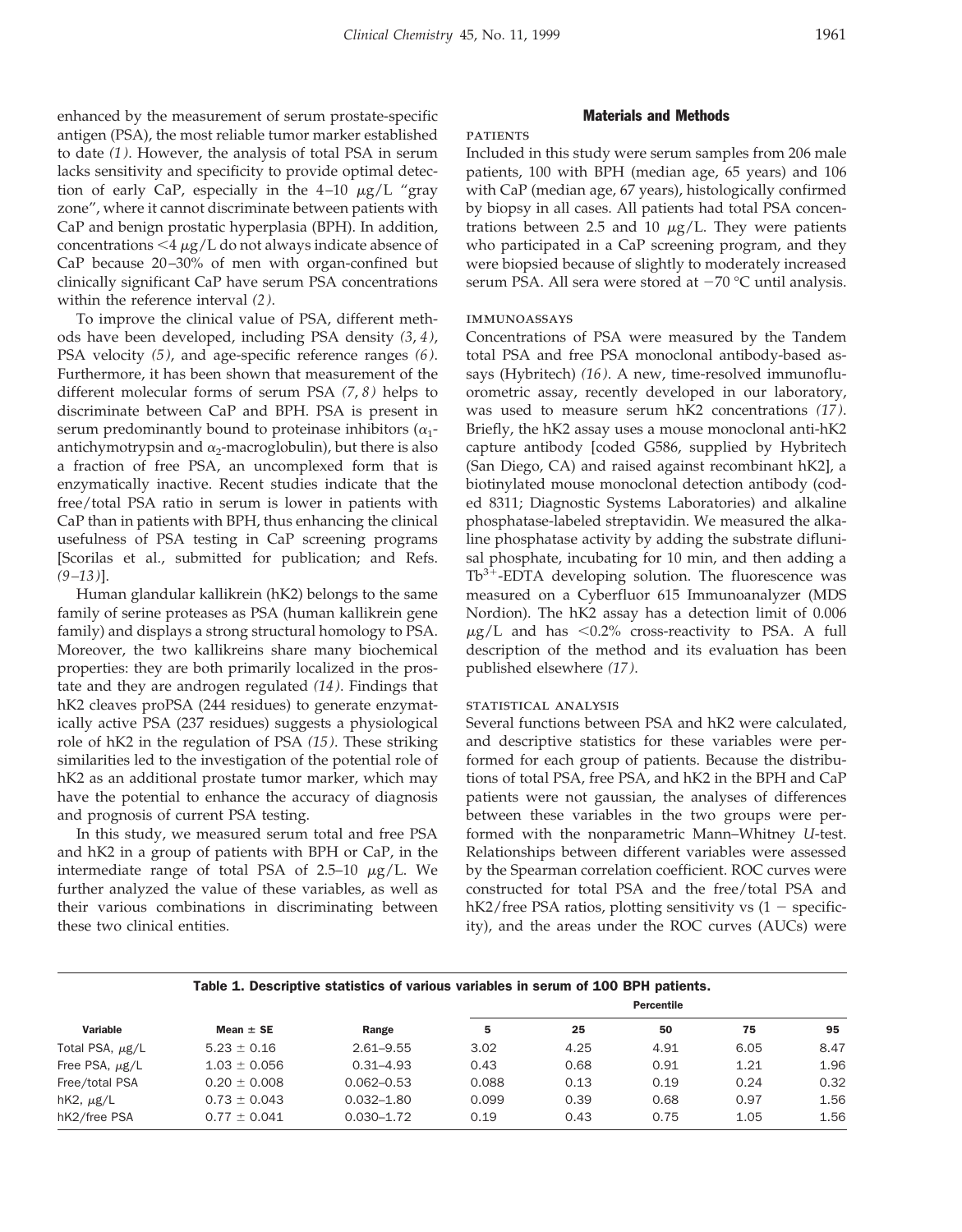|                      | Table 2. Descriptive statistics of various variables in serum of 106 CaP patients. |                |                   |       |      |      |      |
|----------------------|------------------------------------------------------------------------------------|----------------|-------------------|-------|------|------|------|
| Variable             | Mean $\pm$ SE                                                                      | Range          | <b>Percentile</b> |       |      |      |      |
|                      |                                                                                    |                | 5                 | 25    | 50   | 75   | 95   |
| Total PSA, $\mu$ g/L | $4.99 \pm 0.17$                                                                    | 1.78-10.0      | 2.67              | 4.15  | 4.61 | 5.58 | 8.53 |
| Free PSA, $\mu$ g/L  | $0.77 \pm 0.043$                                                                   | $0.15 - 2.59$  | 0.26              | 0.43  | 0.69 | 0.97 | 1.84 |
| Free/total PSA       | $0.16 \pm 0.007$                                                                   | $0.020 - 0.41$ | 0.061             | 0.098 | 0.15 | 0.21 | 0.27 |
| hK2, $\mu$ g/L       | $0.79 \pm 0.048$                                                                   | $0.031 - 2.79$ | 0.097             | 0.44  | 0.72 | 1.04 | 1.67 |
| hK2/free PSA         | $1.18 \pm 0.075$                                                                   | $0.051 - 5.02$ | 0.20              | 0.61  | 1.02 | 1.59 | 2.59 |

calculated. Univariate and multivariate unconditional logistic regression models were developed to evaluate the ability of PSA and hK2 concentrations to predict the presence of CaP. For all analyses,  $P < 0.05$  was considered statistically significant.

#### **Results**

Total PSA, free PSA, and hK2 were measured in 206 serum samples from 106 patients with CaP and 100 patients with BPH. The descriptive statistics for these variables as well as for the hK2/total PSA, hK2/free PSA, and hK2/(free/total PSA) ratios are presented in Tables 1 and 2.

Total PSA values were 2.61–9.55  $\mu$ g/L in BPH patients, with a mean  $\pm$  SE of 5.23  $\pm$  0.16  $\mu$ g/L, and 1.78–10  $\mu$ g/L in CaP patients, with a mean  $\pm$  SE of 4.99  $\pm$  0.17  $\mu$ g/L. No statistically significant difference was found in total PSA concentrations between the two groups of patients. Free PSA concentrations were 0.31–4.93  $\mu$ g/L (mean  $\pm$  SE,  $1.03 \pm 0.056 \mu g/L$  and 0.15–2.59  $\mu g/L$  (mean  $\pm$  SE,  $0.78 \pm 0.043 \mu g/L$ ) in patients with benign and malignant prostatic disease, respectively ( $P < 0.001$ ). The mean  $\pm$  SE of the free/total PSA ratio was  $0.20 \pm 0.008$  (range, 0.062–0.53) in patients with BPH and 0.16  $\pm$  0.007 (range, 0.02–0.41) in patients with CaP  $(P \le 0.001)$ . hK2 was detected in all samples from BPH patients and ranged



Fig. 1. Distribution of hK2 and free PSA in BPH and CaP patients. The box-plots display the quartiles.

from 0.032 to 1.80  $\mu$ g/L, the mean  $\pm$  SE being 0.73  $\pm$  0.043  $\mu$ g/L. In the CaP patients, hK2 concentrations were between 0.031 and 2.79  $\mu$ g/L, with a mean  $\pm$  SE value of  $0.79 \pm 0.048 \mu g/L$ . The distribution of hK2 values was not different between the two groups of patients. In general, the concentration of free PSA was lower, whereas the hK2 concentration was slightly increased, in the CaP patients when compared with the respective values in the BPH patients (Fig. 1). Several functions between PSA and hK2 (ratios, logarithmic ratios, differences) were calculated and evaluated for their discriminatory potential between BPH and CaP (data not shown). We observed that the hK2/free PSA ratio had good discriminatory power, and we further pursued its analysis. The mean  $\pm$  SE value of the hK2/free PSA ratio was  $0.77 \pm 0.041$  in patients with BPH, whereas it was  $1.18 \pm 0.075$  in patients with CaP (*P*  $< 0.001$ ).

In the group of patients with BPH, we found a strong positive correlation between hK2 and free PSA concentrations (Spearman correlation coefficient  $r_s = 0.512; P$  $<$ 0.001), as well as between hK2 and free/total PSA ratio  $(r<sub>s</sub> = 0.413; P < 0.001)$ . hK2 and total PSA concentrations also correlated but less strongly ( $r<sub>s</sub> = 0.215$ ;  $P = 0.031$ ). In



Fig. 2. Distribution of free/total PSA ratios in BPH and CaP patients. At 95% sensitivity and 17% specificity, the free/total PSA ratio is 0.27. <sup>P</sup> was determined by the Mann–Whitney <sup>U</sup>-test.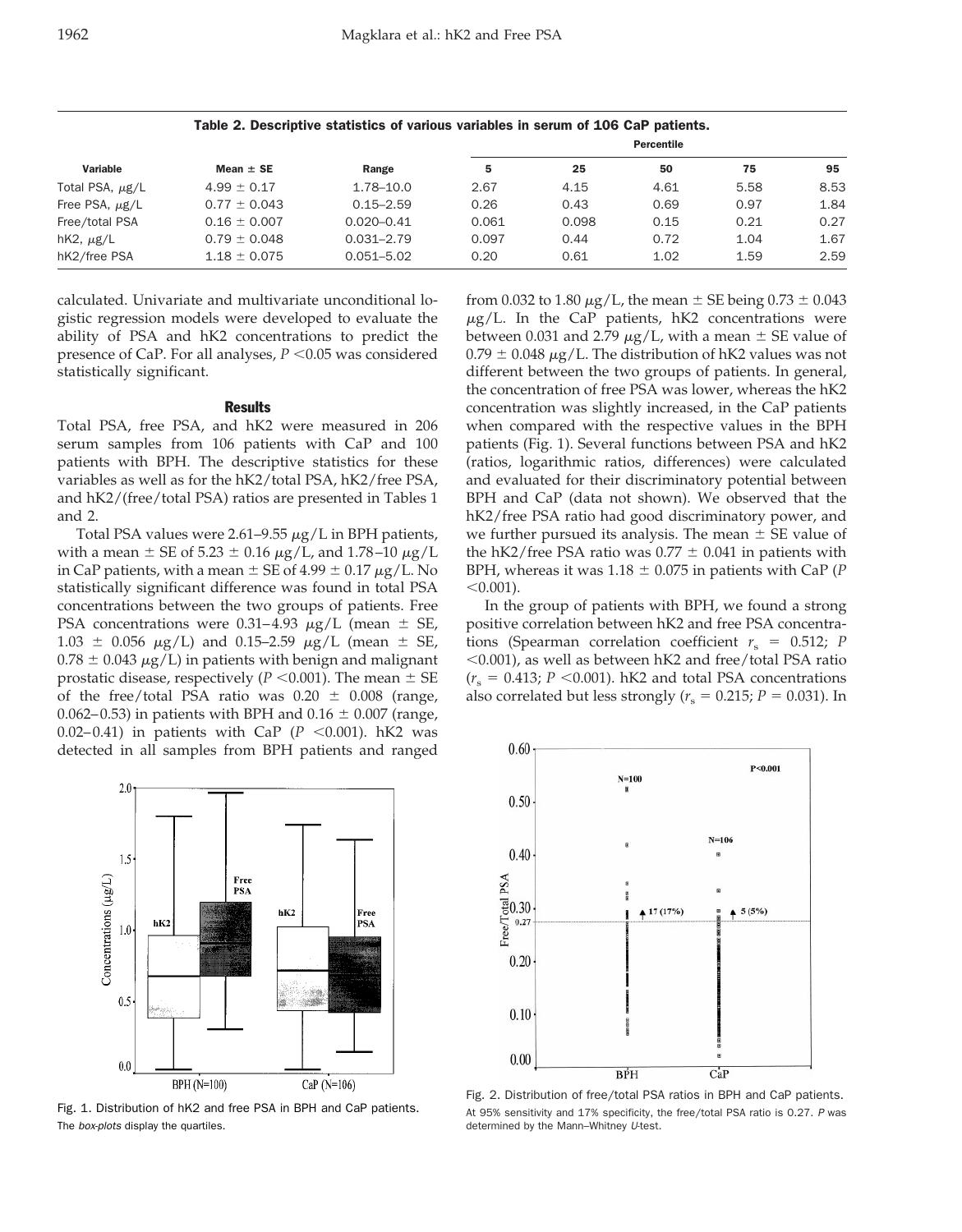

Fig. 3. Distribution of hK2/free PSA ratios in BPH and CaP patients. At 30% sensitivity and 95% specificity, the hK2/free PSA ratio is 1.5. <sup>P</sup> was determined by the Mann–Whitney <sup>U</sup>-test.

patients with CaP, a positive correlation between hK2 and free PSA ( $r_s$  = 0.429; *P* <0.001), as well as between hK2 and the free/total PSA ratio ( $r_s = 0.372$ ;  $P < 0.001$ ) was also found. On the other hand, there was no significant correlation between hK2 and total PSA. The hK2/free PSA ratio did not correlate with the free/total PSA ratio in the BPH patients, whereas the two ratios showed a negative correlation in the CaP patients ( $r_s = -0.26$ ; *P* = 0.007).

The distributions of the free/total PSA ratios in the two groups of patients are presented in Fig. 2. With a cutoff value of 0.27 (95% sensitivity, 17% specificity), 17% of biopsies could have been avoided in BPH patients, whereas 5% of the cancers would have been missed. In Fig. 3, the distribution of hK2/free PSA ratios in the same

| Table 3. Univariate analysis of BPH and CaP patients for |
|----------------------------------------------------------|
| predicting the presence of CaP, using unconditional      |
| logistic regression modeling.                            |

| Covariate                         | Crude<br>risk ratio | 95% CI        | P      |
|-----------------------------------|---------------------|---------------|--------|
| Total PSA <sup>a</sup>            | 0.92                | $0.77 - 1.08$ | 0.31   |
| Free PSA <sup>a</sup>             | 0.32                | $0.16 - 0.63$ | 0.0011 |
| Free/total PSA ratio <sup>a</sup> | 0.30                | $0.12 - 0.75$ | 0.0098 |
| $hK2^a$                           | 1.31                | $0.72 - 2.37$ | 0.37   |
| hK2/free-PSA ratio <sup>a</sup>   | 3.44                | $1.95 - 6.05$ | 0.001  |
| <b>DRF</b>                        |                     |               |        |
| Normal                            | 1.00                |               |        |
| Abnormal                          | 2.11                | $0.96 - 4.65$ | 0.063  |
| Age <sup><math>a</math></sup>     | 1.03                | $0.99 - 1.08$ | 0.081  |
| <sup>a</sup> Test for trend.      |                     |               |        |

| predicting the presence of CaP, using unconditional<br>logistic regression modeling. |                     |               |        |  |  |
|--------------------------------------------------------------------------------------|---------------------|---------------|--------|--|--|
| Covariate                                                                            | Crude<br>risk ratio | 95% CI        | Р      |  |  |
| Total PSA <sup>a</sup>                                                               | 1.14                | $0.91 - 1.43$ | 0.24   |  |  |
| Free/total PSA ratio <sup>a</sup>                                                    | 0.41                | $0.19 - 0.86$ | 0.019  |  |  |
| hK2/free-PSA ratio <sup>a</sup>                                                      | 2.93                | $1.51 - 5.71$ | 0.0015 |  |  |
| <b>DRF</b>                                                                           |                     |               |        |  |  |
| Normal                                                                               | 1.00                |               |        |  |  |
| Abnormal                                                                             | 1.98                | $0.88 - 4.41$ | 0.096  |  |  |
| Age $\sigma$                                                                         | 1.05                | $0.99 - 1.11$ | 0.061  |  |  |
| <sup>a</sup> Test for trend.                                                         |                     |               |        |  |  |

Table 4. Multivariate analysis of BPH and CaP patients for

population of patients is shown. At a putative cutoff of 1.5 (95% specificity), the sensitivity was 30%.

ROC analyses were performed to show the relative potential of the total PSA concentration and the free/total PSA and hK2/free PSA ratios in the discrimination of CaP and BPH. The free/total PSA ratio [AUC, 0.64; 95% confidence intervals (CI), 0.57–0.72] was significantly more predictive of cancer than total PSA concentration alone (AUC, 0.56; 95% CI, 0.48–0.64), as reported previously *(7–13)*. Interestingly, the hK2/free PSA ratio is more discriminative between the two clinical conditions (AUC, 0.69; 95% CI, 0.61–0.76). ROC analysis for the hK2/(free/ total PSA) ratio showed that this variable also has differentiating power (AUC, 0.67; 95% CI, 0.60–0.74).

Univariate logistic regression models were developed to evaluate the value of PSA and hK2 concentrations in the discrimination between BPH and CaP patients (Table 3). These models demonstrated that patients with high hK2/free PSA ratios were at increased risk to have CaP (crude odds ratio, 3.44; 95% CI, 1.95–6.05). In the multivariate analysis, the logistic regression models were adjusted for total PSA, the free/total PSA and hK2/free PSA



Fig. 4. ROC curves for the free/total PSA ratio, the hK2/free PSA ratio, and the combination of the two ratios.

The ROC curves demonstrate the relative potential of each variable in the discrimination of BPH from CaP in the total PSA range of 2.5-10  $\mu$ g/L.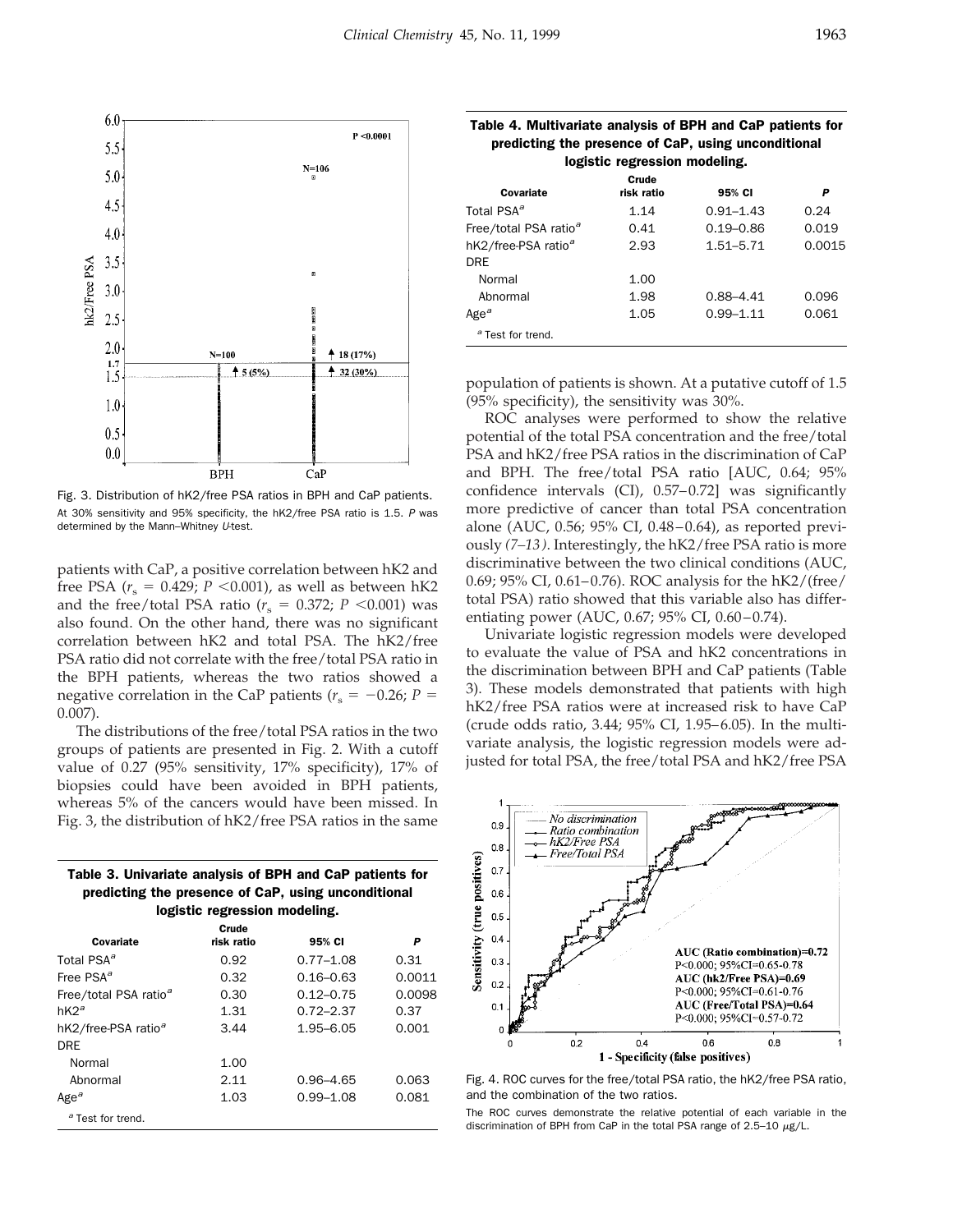

Fig. 5. Distribution of hK2/free PSA ratios in BPH and CaP patients with total PSA  $<$  4.5  $\mu$ g/L.

At 39% sensitivity and 86% specificity, the hK2/free PSA ratio is 1.5, whereas at 61% sensitivity and 34% specificity, the ratio is 1.0. <sup>P</sup> was determined by the Mann-Whitney U-test.

ratios, digital rectal examination (DRE), and patient age; all of these covariates were used as continuous variables, except the DRE, which was used as a categorical variable. The hK2/free PSA ratio was an independent factor for discriminating between BPH and CaP patients (crude odds ratio, 2.93; 95% CI, 1.51–5.71). The free/total PSA ratio added significantly to the prognostic power of this multivariate model (crude odds ratio, 0.41; 95% CI, 0.19– 0.86; Table 4).

To further investigate the discriminatory value of the hK2/free PSA ratio in relation to the free/total PSA ratio, another logistic regression model was developed that adjusted for only these two ratios. This model also confirmed the higher potential of the hK2/free PSA ratio in discriminating BPH from CaP patients (crude odds ratio for hK2/free PSA, 3.35; 95% CI, 1.89–5.94; crude odds ratio for free/total PSA, 0.47; 95% CI, 0.23–0.96). We calculated log likelihood scores for this multivariate logistic regression model, which incorporates both of the ratios, for each patient. From these data, by picking different thresholds for the regression function values, we devised a ROC curve (Fig. 4) that shows the added value of using both ratios together in a multivariate function (AUC, 0.72; 95% CI, 0.65–0.78).

In Fig. 5, the distributions of hK2/free PSA ratios in patients with BPH or CaP and total PSA  $\lt$ 4.5  $\mu$ g/L are presented. At a specificity of 95%, the sensitivity of the ratio in ruling-in cancer was 25%. Among 42 patients who had total PSA  $<$ 4.5  $\mu$ g/L and a hK2/free PSA ratio of  $\geq$ 1.0, 30 had cancer and 12 had BPH. However, among 42

patients who have total PSA <4.5  $\mu$ g/L and a hK2/free PSA ratio  $<$ 1.0, 19 had CaP and 23 had BPH.

#### **Discussion**

The ratio of free to total PSA (percentage of free PSA) in serum has been reported to be significantly higher in individuals with BPH than in CaP patients *(7)*, even at PSA concentrations  $<$ 10  $\mu$ g/L, where the measurement of total PSA fails to discriminate efficiently between the two clinical conditions. Large clinical studies established that the percentage of free PSA could be utilized to reduce by  $\sim$ 20% the number of unnecessary biopsies while maintaining a high clinical sensitivity for the detection of CaP *(9–13)*.

In the current study, we analyzed serum samples from 206 men, 50–75 years of age, with total PSA values of 2.5–10 <sup>m</sup>g/L. Recently, Catalona et al. *(13)* reported that a 25% free PSA cutoff detected 95% of cancers while avoiding 20% of biopsies in a cohort of patients with total PSA concentrations of 4.0–10.0  $\mu$ g/L. This is in agreement with the data presented here, where at the same sensitivity (95%), the specificity was 17%, with the free/total PSA ratio being 27% (Fig. 2). The AUC was significantly higher for the free/total PSA ratio (0.64) than for total PSA (0.56), confirming the data published previously *(11*, *13)*.

Early studies demonstrated that hK2 is present in serum of patients with increased PSA, suggesting that it may be a new CaP marker *(18*, *19)*. Darson et al. *(20)* found that hK2 expression is tumor associated, in contrast to PSA, which is expressed at higher concentrations in noncancerous prostate cells. Studies are now underway to investigate the molecular form(s) of hK2 that will provide the most useful clinical information with respect to both screening and staging of CaP. Recent data show that the concentration of the precursor form of hK2 (prohK2) is increased in prostatic cancer tissue compared with BPH or healthy tissue *(21)*, as well as in the serum of patients with prostatic disease *(22)*.

In our study, we detected substantial amounts of hK2 in all serum samples. The hK2 absolute concentrations that we report are approximately ninefold higher than values reported previously by others *(23)*. We speculate, as also mentioned elsewhere *(24)*, that these differences may be attributable to standardization and/or to different recognition of hK2 molecular forms by the assays used. We found no statistically significant difference in hK2 values between BPH and CaP patients. A positive correlation between hK2 and free PSA was observed in the whole population of patients. hK2 also correlated with total PSA in patients with BPH, whereas this was not the case in patients with CaP. Our data suggest that hK2 alone cannot discriminate between benign and malignant prostatic diseases in patients with PSA values within the diagnostic gray zone. However, other groups have reported that hK2 concentrations differ significantly between the two groups of patients and that they are not directly proportional to PSA serum concentrations in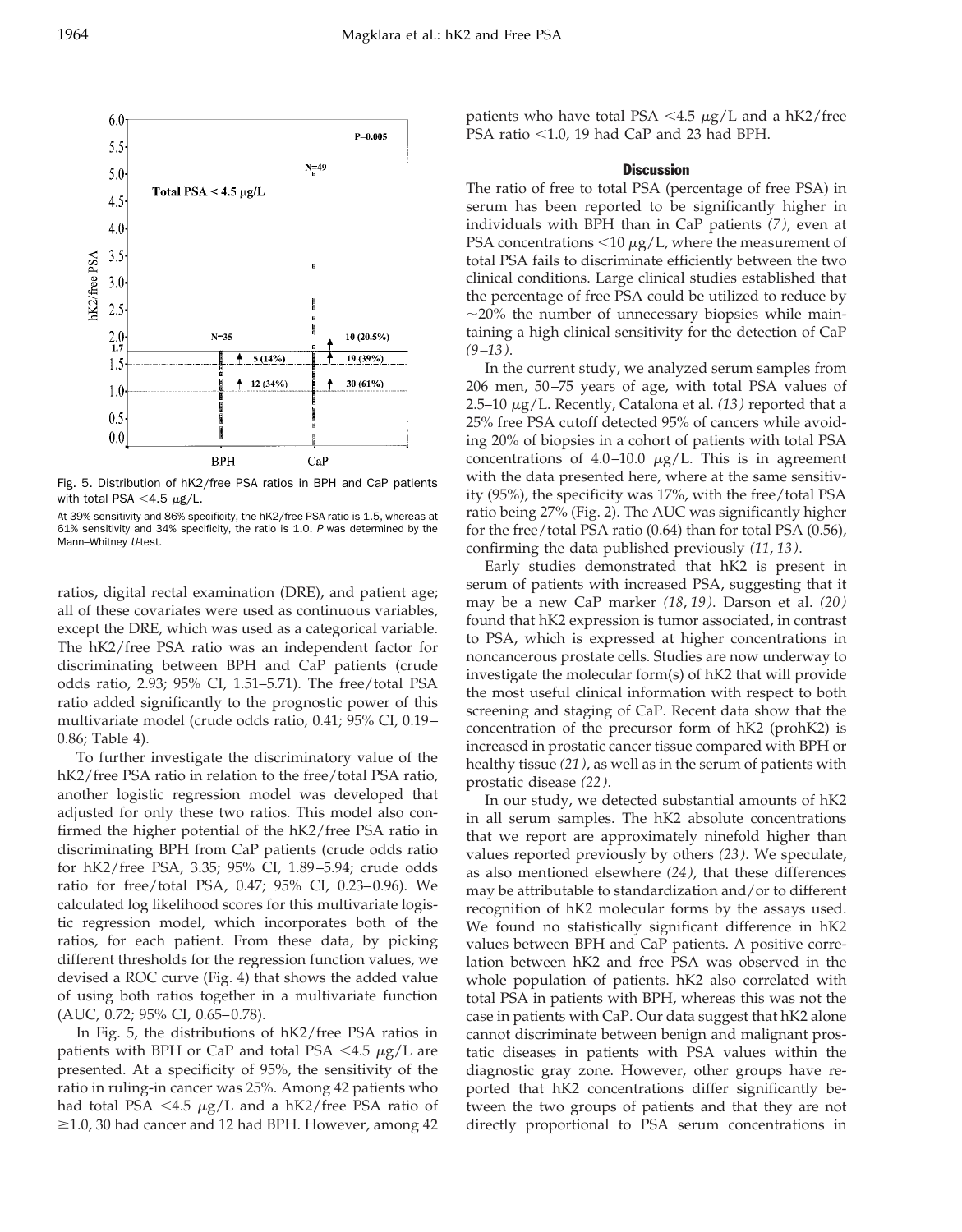either BPH or cancer *(25)*. The fact that we have analyzed a selected population of patients (with moderately increased PSA) may account, to some extent, for these differences.

Becker et al. *(26)* recently reported that the hK2/free PSA ratio is higher in CaP patients than non-cancer subjects. To examine the potential clinical utility of this ratio in the discrimination between BPH and CaP in patients with moderately increased PSA, we performed statistical analysis of this variable. The results showed that the hK2/free PSA ratio is significantly higher in a proportion of CaP patients, suggesting that this ratio may be a potential new prostatic marker. Of interest is the finding that all BPH patients had hK2/free PSA ratios below 1.7 (Fig. 3). We also constructed ROC curves (Fig. 4) and performed multivariate analysis to further investigate the potential of the hK2/free PSA ratio in the differentiation between the two diseases (Table 4). This ratio appears to have a greater potential in discriminating the CaP patients than the free/total PSA ratio. Furthermore, an additional multivariate logistic regression model was developed to assess the diagnostic value of these two ratios combined. The ROC curve derived (Fig. 4) demonstrates the superiority of using the combination of the two ratios. This variable seems promising and may have real clinical merit in the future, after larger clinical studies establish cutoff values for both ratios.

Among the other functions of hK2 and PSA that we analyzed, the hK2/(free/total PSA) ratio showed a discriminatory efficacy slightly inferior to that of the hK2/ free PSA ratio. However, we observed that all patients with  $hK2$ /free PSA ratios  $>1.5$  and  $hK2$ /(free/total PSA) ratios>7.3 had CaP (data not shown). The combination of these two ratios was able to discriminate 37% of CaP patients with 95% specificity. Therefore, it seems that this concept has the potential to function as a new, valuable marker in the discrimination of CaP patients with moderately increased total PSA ranges.

It is now recommended that all patients with total PSA  $>10 \mu$ g/L and all patients with total PSA  $>4 \mu$ g/L and a percentage of free PSA ,25% be biopsied *(13)*. Thus, even if the  $hK2$ /free PSA ratio is  $>1.7$  in this group of patients, suggesting that they are very likely to have cancer (Fig. 3), they will still be biopsied for confirmation. Consequently, the number of unnecessary biopsies will not be reduced if the hK2/free PSA ratio is used in patients with total PSA  $>4 \mu$ g/L. However, when total PSA is <4  $\mu$ g/L, biopsy is not recommended *(13)*. In Fig. 5 we present data supporting the notion that patients with an increased hK2/free PSA ratio and total PSA  $\lt$ 4.5  $\mu$ g/L are at a substantially increased risk of having CaP. Although our data are preliminary and need confirmation, it seems that these patients with total PSA between 2.5 and 4.5  $\mu$ g/L who have  $hK2$ /free PSA ratios  $>1.0$  may be good candidates for biopsy because they have a greater than 35% chance of having cancer (30 patients out of a total of 84 patients). Of 42 biopsies performed in this group of patients with total

PSA between 2.5 and 4.5  $\mu$ g/L and hK2/free PSA ratios  $>1$ , 30 (71%) will be diagnosed as cancer. We here draw attention to the fact that our groups of patients have been selected and do not represent the distribution of all men in a general population who have total PSA between 2.5 and 4.5  $\mu$ g/L. In our population, 49 of 84 (58%) have cancer, whereas it is known that the prevalence of cancer in men with total PSA between 2.5 and 4.5  $\mu$ g/L is ;20% *(13)*.

Kwiatkowski et al. *(27)* also reported that the hK2/free PSA ratio has a potential discriminatory power in prostatism patients within the diagnostic gray zone of total PSA 4–10  $\mu$ g/L. In that report, hK2 was determined by an indirect assay, which had a functional sensitivity limit almost 10 times lower than ours. This explains the variations in hK2 concentrations and in hK2/free PSA ratios reported in the two studies. Another difference was the small number of subjects used for the generation of their ROC curves, leading to a possible overestimation of the discriminating power of hK2/free PSA ratio.

In conclusion, we investigated the potential utility of hK2 in the discrimination between CaP and BPH in the total PSA range of 2.5–10  $\mu$ g/L. We found that in this selected population of patients, hK2 could play a useful diagnostic role, but only in combination with free PSA and free/total PSA ratio. This approach could identify a subgroup of patients with low total PSA (e.g., between 2.5 and 4.5  $\mu$ g/L) who probably would not be biopsied on the basis of their total PSA alone but who are at high risk of having cancer and should be considered for biopsy. This new diagnostic modality is complementary to the free/total PSA ratio because the former has utility in ruling-in CaP, whereas the latter has utility in ruling-out CaP. Larger multicenter clinical trials, including a greater number of controls, are necessary to further evaluate the use of this new approach in the differential diagnosis of CaP and BPH and to establish putative cutoff values.

We thank Dr. Robert Wolfert, Hybritech Inc., for providing one monoclonal antibody and for helpful discussions and advice.

#### **References**

- 1. Diamandis EP. Prostate specific antigen—its usefulness in clinical medicine. Trends Endocrinol Metab 1998;9:310–6.
- 2. Catalona WJ, Smith DS, Ornstein DK. Prostate cancer detection in men with serum PSA concentrations of 2.6 to 4.0 ng/mL and benign prostate examination. Enhancement of specificity with free PSA measurements. JAMA 1997;277:1452–5.
- 3. Seaman E, Whang M, Olsson CA, Katz A, Cooner WH, Benson MC. PSA density (PSAD). Role in patient evaluation and management. Urol Clin North Am 1993;20:653–63.
- 4. Benson MC, Olsson CA. Prostate specific antigen and prostate specific antigen density. Roles in patient evaluation and management. Cancer 1994;74:1667–73.
- 5. Carter HB, Spearman JD, Metter EJ, Brant LJ, Chan DW, Andres R,